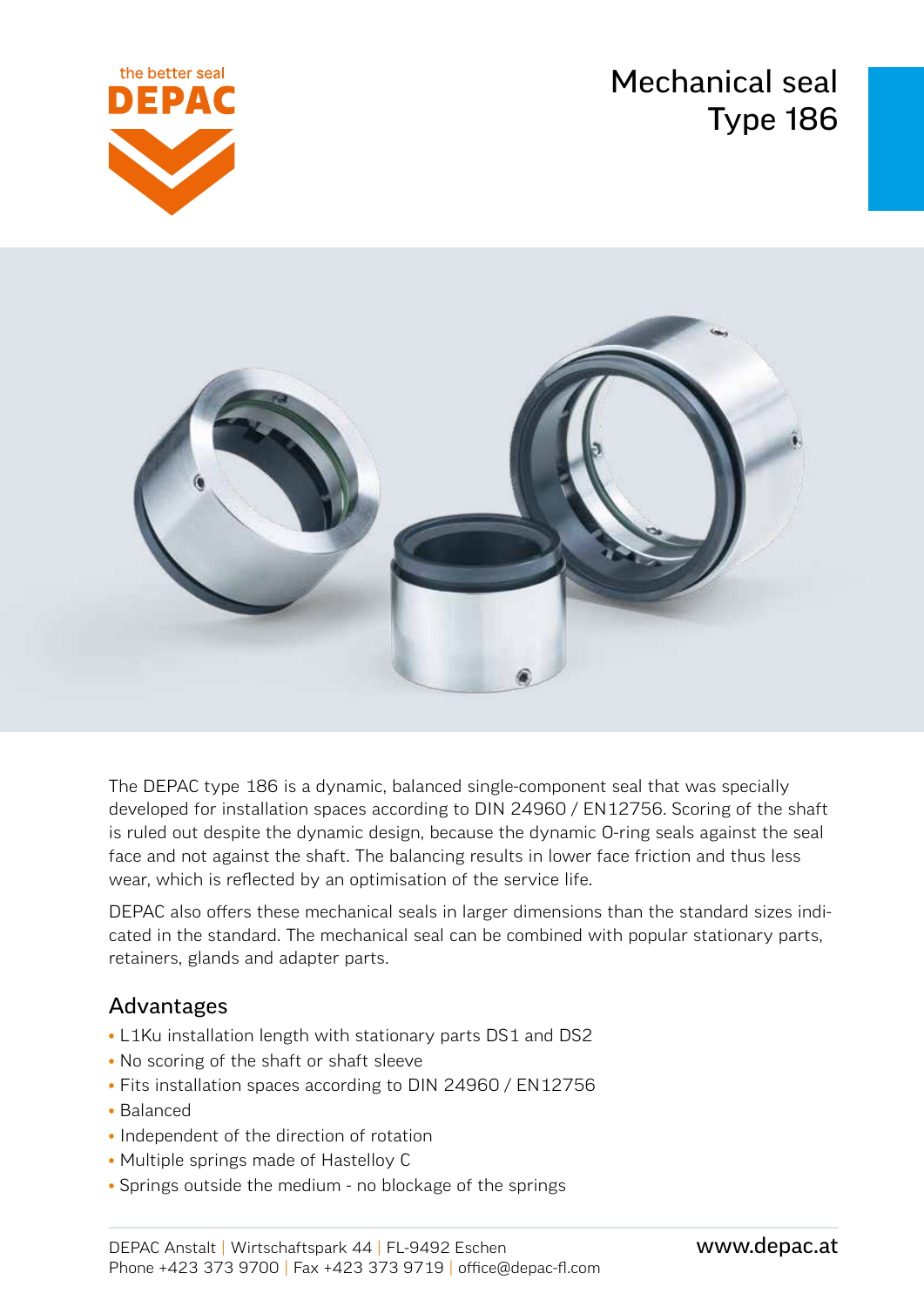### Mechanical seal Type 186

### Technical specifications

#### Area of application\*

| Pressure:        | 700 mm Hg to 30 bar                          |
|------------------|----------------------------------------------|
| Temperature:     | dependent on elastomer                       |
| Sliding speed:   | up to $30 \text{ m/s}$                       |
| Shaft movements: | axial ≤ Ø 35 +/- 0.5 mm   ≥ Ø 38 +/- 1.0 mm  |
|                  | radial ≤ Ø 35 +/- 0.5 mm   ≥ Ø 38 +/- 0.5 mm |

\* The maximum specifications for temperature, pressure and sliding speed apply in each case to independent higher operating conditions. However, this does not mean that the seal will function with all extreme conditions at the same time. If in doubt contact DEPAC.

#### Dimensions

Shaft diameter: 16 – 160 mm

 $5/8$ " – 6  $\frac{1}{4}$ " Special sizes on enquiry

#### Bill of materials

| Item     | Description                       | Material                 |  |  |
|----------|-----------------------------------|--------------------------|--|--|
| 1.7      | Dynamic retainer                  | 1.4571                   |  |  |
| 2.1      | Dynamic seal face                 | CA/SC/SSIC/TC            |  |  |
| 3.1, 3.2 | 0-ring                            | FKM. EPDM. Kalrez®. PTFE |  |  |
| 4.6      | Threaded pin                      | A4                       |  |  |
| 5.1      | Spring                            | 2.4610                   |  |  |
| $X^*$    | Stationary parts DS1, DS2,<br>DS4 | SC/SSIC/TC               |  |  |
| Y*       | O-ring or profile seal            | FKM. EPDM. PTFE          |  |  |

\* Not included in the scope of delivery! Other materials on enquiry!

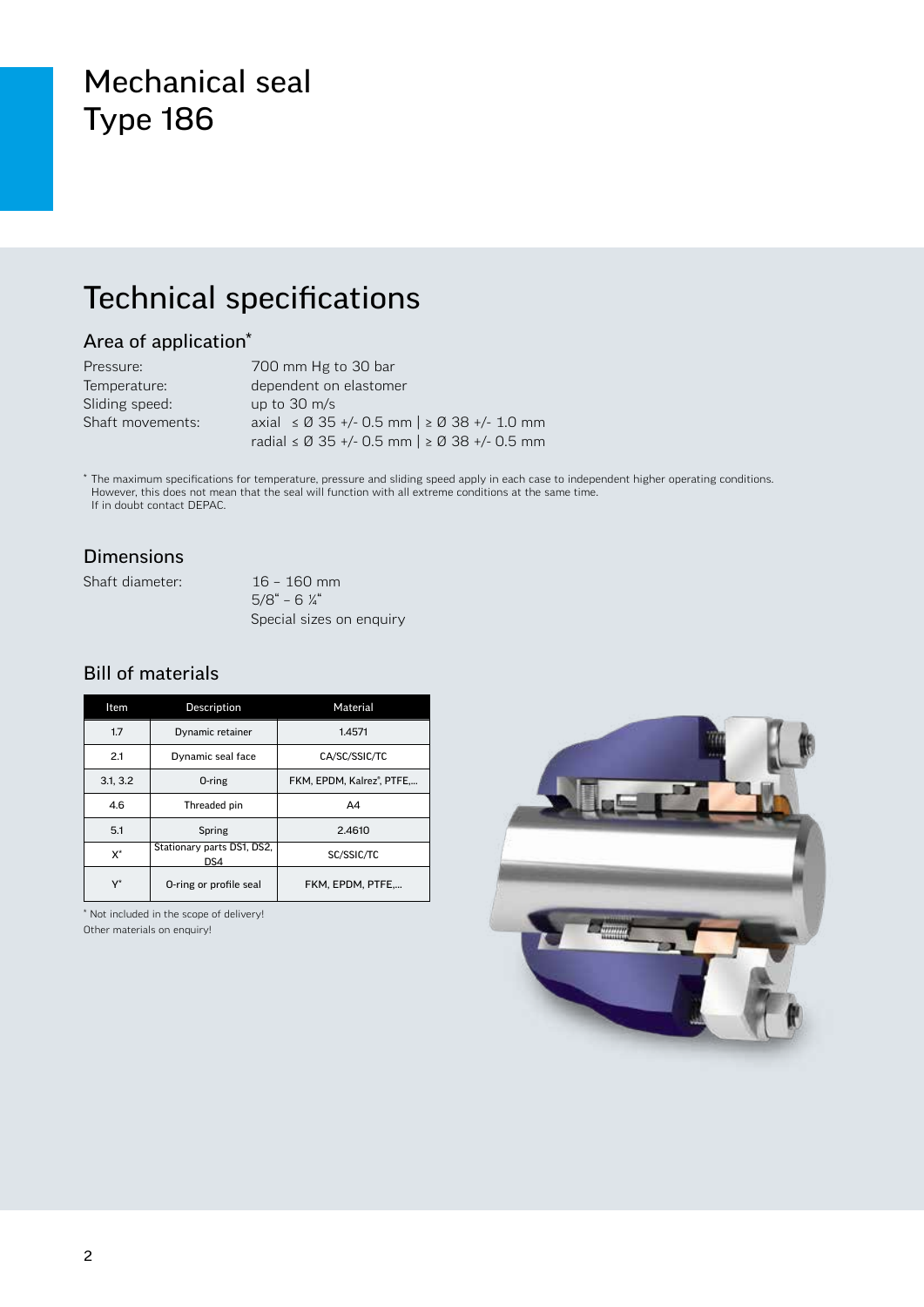

#### Dimension table Ø 16 – 100 millimetres

|                 |       | D <sub>2</sub> min. |                               |                                |                | O-rings DASH no. |     |  |
|-----------------|-------|---------------------|-------------------------------|--------------------------------|----------------|------------------|-----|--|
| D <sub>h6</sub> | $D_1$ |                     | D <sub>7</sub> H <sub>8</sub> | L <sub>1KU</sub> <sup>**</sup> | L <sub>2</sub> | 3.1              | 3.2 |  |
| 16              | 30    | $34*$               | $33*$                         | $42^*$                         | 31.8           | 114              | 119 |  |
| 18              | 32    | 34                  | 33                            | $42^*$                         | 31.8           | 116              | 120 |  |
| 20              | 34    | 36                  | 35                            | $42*$                          | 31.8           | 117              | 122 |  |
| 22              | 36    | 38                  | 37                            | 42*                            | 31.8           | 118              | 123 |  |
| 24              | 38    | 40                  | 39                            | $42*$                          | 31.8           | 120              | 124 |  |
| 25              | 39    | 41                  | 40                            | 42*                            | 31.8           | 120              | 125 |  |
| 28              | 42    | 44                  | 43                            | 42.5                           | 32.3           | 122              | 127 |  |
| 30              | 44    | 46                  | 45                            | 42.5                           | 32.3           | 123              | 128 |  |
| 32              | 46    | 48                  | 48                            | 42.5                           | 32.3           | 125              | 129 |  |
| 33              | 47    | 49                  | 48                            | 42.5                           | 32.3           | 125              | 130 |  |
| 35              | 49    | 51                  | 50                            | 42.5                           | 32.3           | 126              | 131 |  |
| 38              | 53    | 56                  | 56                            | 45                             | 33.3           | 128              | 134 |  |
| 40              | 55    | 58                  | 58                            | 45                             | 33.3           | 130              | 135 |  |
| 43              | 58    | 61                  | 61                            | 45                             | 33.3           | 131              | 137 |  |
| 45              | 60    | 63                  | 63                            | 45                             | 33.3           | 133              | 138 |  |

|                 | D <sub>1</sub> | D <sub>2</sub> min. | D <sub>7</sub> | L <sub>1KU**</sub> | L <sub>2</sub> | O-rings DASH no. |     |
|-----------------|----------------|---------------------|----------------|--------------------|----------------|------------------|-----|
| D <sub>h6</sub> |                |                     |                |                    |                |                  | 3.2 |
| 48              | 63             | 66                  | 66             | 45                 | 33.3           | 135              | 140 |
| 50              | 66             | 69                  | 70             | 47.5               | 33.8           | 136              | 141 |
| 53              | 69             | 72                  | 73             | 47.5               | 33.8           | 138              | 143 |
| 55              | 71             | 74                  | 75             | 47.5               | 33.8           | 139              | 144 |
| 58              | 76             | 80                  | 78             | 52.5               | 38.8           | 229              | 231 |
| 60              | 78             | 82                  | 80             | 52.5               | 38.8           | 229              | 232 |
| 63              | 81             | 85                  | 83             | 52.5               | 38.8           | 230              | 233 |
| 65              | 83             | 87                  | 85             | 52.5               | 38.8           | 231              | 233 |
| 70              | 88             | 92                  | 92             | 60                 | 44.4           | 233              | 235 |
| 75              | 93             | 97                  | 97             | 60                 | 44.4           | 234              | 236 |
| 80              | 103            | 107                 | 105            | 60                 | 43.7           | 236              | 239 |
| 85              | 108            | 112                 | 110            | 60                 | 43.7           | 237              | 241 |
| 90              | 113            | 117                 | 115            | 65                 | 48.7           | 239              | 242 |
| 95              | 118            | 122                 | 120            | 65                 | 48.7           | 240              | 244 |
| 100             | 123            | 127                 | 125            | 65                 | 48.7           | 242              | 245 |

\* Does not conform to the installation dimensions of the standard \*\* L1KU installation length with DS1 and DS2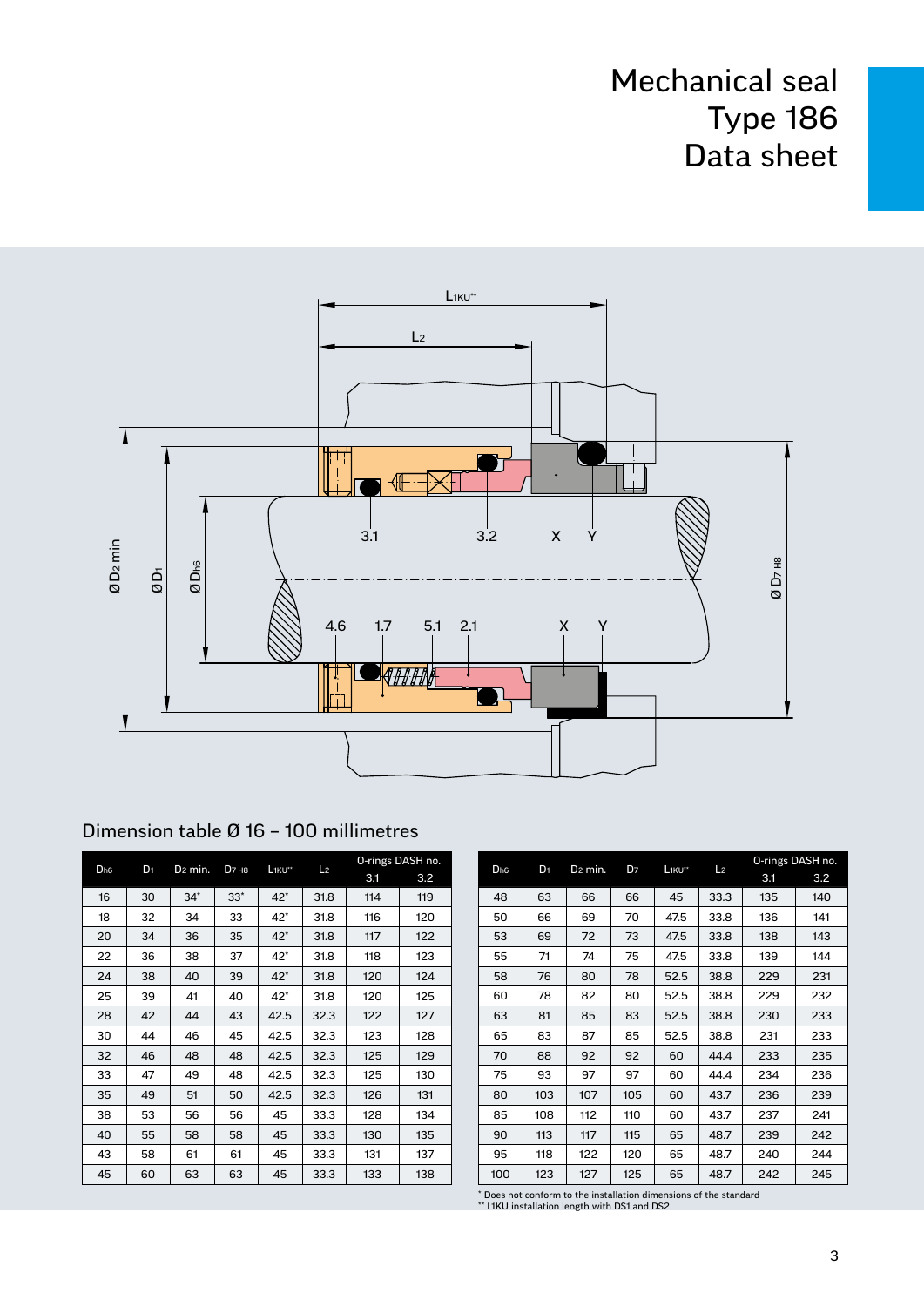

#### Dimension table Ø 105 – 160 millimetres

|                 |       |                     |                               |                      |    | 0-rings      |            |  |
|-----------------|-------|---------------------|-------------------------------|----------------------|----|--------------|------------|--|
| D <sub>h6</sub> | $D_1$ | D <sub>2</sub> min. | D <sub>7</sub> H <sub>8</sub> | Lı<br>L <sub>2</sub> |    | 3.1          | 3.2        |  |
| 105             | 134   | 138                 | 131                           | 67                   | 51 | DASH no. 244 | 04x120 mm  |  |
| 110             | 139   | 143                 | 136                           | 67                   | 51 | DASH no. 245 | 04x125 mm  |  |
| 115             | 144   | 148                 | 141                           | 67                   | 51 | DASH no. 247 | 0 4x130 mm |  |
| 120             | 149   | 153                 | 150                           | 67                   | 51 | DASH no. 248 | 04x135 mm  |  |
| 125             | 154   | 158                 | 155                           | 67                   | 51 | DASH no. 250 | 04x140 mm  |  |
| 130             | 159   | 163                 | 160                           | 67                   | 51 | DASH no. 251 | 04x145 mm  |  |
| 135             | 164   | 168                 | 165                           | 67                   | 51 | DASH no. 253 | 04x150 mm  |  |
| 140             | 169   | 173                 | 170                           | 67                   | 51 | DASH no. 255 | 04x155 mm  |  |
| 145             | 174   | 178                 | 175                           | 67                   | 51 | DASH no. 256 | 04x160 mm  |  |
| 150             | 179   | 183                 | 180                           | 67                   | 51 | DASH no. 258 | 04x165 mm  |  |
| 155             | 184   | 188                 | 185                           | 67                   | 51 | DASH no. 259 | 04x170 mm  |  |
| 160             | 189   | 193                 | 190                           | 67                   | 51 | DASH no. 260 | 04x175 mm  |  |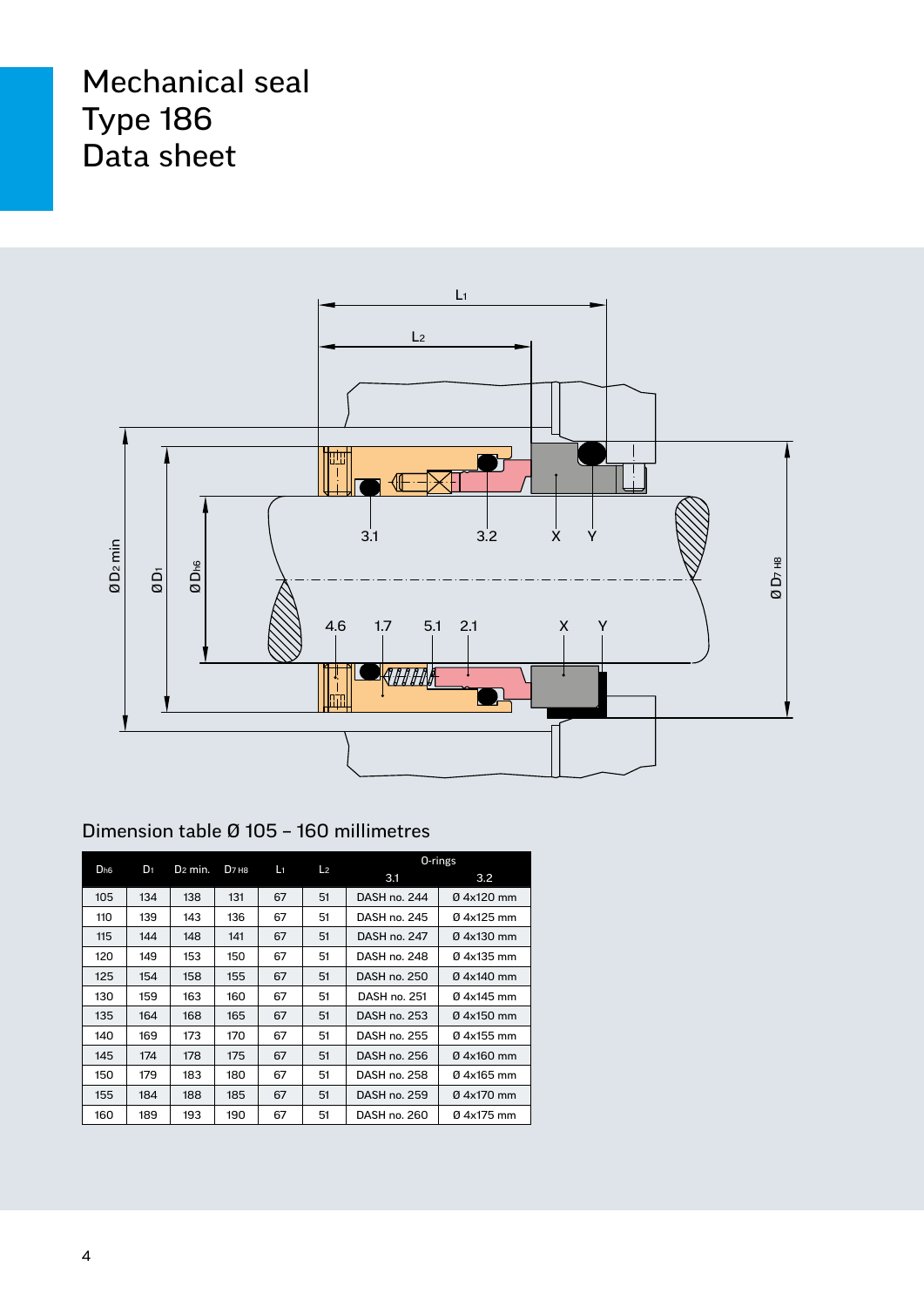

| Dimension table $\varnothing$ % - 4 inches |  |  |
|--------------------------------------------|--|--|
|--------------------------------------------|--|--|

| D <sub>h6</sub> | $D_1$    | D <sub>2</sub> min. | D <sub>7</sub> H <sub>8</sub> | L <sub>1KU**</sub> | L <sub>2</sub> | O-rings DASH no. |     |
|-----------------|----------|---------------------|-------------------------------|--------------------|----------------|------------------|-----|
|                 |          |                     |                               |                    |                | 3.1              | 3.2 |
| $\frac{5}{8}$   | $1.181*$ | $1.339*$            | $1.299*$                      | $1.654*$           | 1.252          | 114              | 119 |
| $\frac{3}{4}$   | 1.339    | 1.417               | 1.378                         | $1.654*$           | 1.252          | 116              | 122 |
| $\frac{7}{8}$   | 1.417    | 1.496               | 1.457                         | $1.654*$           | 1.252          | 119              | 123 |
| 1               | 1.654    | 1.732               | 1.693                         | 1.673              | 1.272          | 120              | 127 |
| $1\frac{1}{8}$  | 1.732    | 1.811               | 1.772                         | 1.673              | 1.272          | 122              | 128 |
| $1\frac{1}{4}$  | 1.811    | 1.890               | 1.890                         | 1.673              | 1.272          | 124              | 129 |
| $1\frac{3}{8}$  | 1.929    | 2.008               | 1.969                         | 1.673              | 1.272          | 126              | 131 |
| $1\frac{1}{2}$  | 2.047    | 2.205               | 2.205                         | 1.772              | 1.311          | 129              | 134 |
| $1\frac{5}{8}$  | 2.244    | 2.402               | 2.402                         | 1.772              | 1.311          | 131              | 137 |
| $1\frac{3}{4}$  | 2.323    | 2.480               | 2.480                         | 1.772              | 1.311          | 133              | 138 |
| $1\frac{7}{8}$  | 2.441    | 2.598               | 2.598                         | 1.772              | 1.311          | 135              | 140 |
| 2               | 2.677    | 2.835               | 2.874                         | 1.870              | 1.331          | 136              | 143 |
| 2 <sub>8</sub>  | 2.756    | 2.913               | 2.953                         | 1.870              | 1.331          | 138              | 144 |
| $2\frac{1}{4}$  | 3.071    | 3.346               | 3.150                         | 2.067              | 1.528          | 229              | 231 |

|                 |                |                     |                |                    |                | O-rings DASH no. |     |
|-----------------|----------------|---------------------|----------------|--------------------|----------------|------------------|-----|
| D <sub>h6</sub> | D <sub>1</sub> | D <sub>2</sub> min. | D <sub>7</sub> | L <sub>1KU**</sub> | L <sub>2</sub> | 3.1              | 3.2 |
| $2\frac{3}{8}$  | 3.189          | 3.346               | 3.150          | 2.067              | 1.528          | 229              | 233 |
| 2 <sub>2</sub>  | 3.268          | 3.425               | 3.346          | 2.067              | 1.528          | 230              | 233 |
| $2\frac{5}{6}$  | 3.465          | 3.622               | 3.622          | 2.362              | 1.748          | 231              | 235 |
| $2\frac{3}{4}$  | 3.465          | 3.622               | 3.622          | 2.362              | 1.748          | 232              | 235 |
| $2\frac{7}{8}$  | 3.661          | 3.819               | 3.819          | 2.362              | 1.748          | 233              | 236 |
| 3               | 3.661          | 3.819               | 3.819          | 2.362              | 1.720          | 235              | 239 |
| 3 <sub>8</sub>  | 4.055          | 4.213               | 4.134          | 2.362              | 1.720          | 236              | 239 |
| $3\frac{1}{4}$  | 4.252          | 4.409               | 4.331          | 2.362              | 1.720          | 237              | 241 |
| 3%              | 4.252          | 4.409               | 4.331          | 2.559              | 1.917          | 238              | 242 |
| 3 <sub>2</sub>  | 4.449          | 4.606               | 4.528          | 2.559              | 1.917          | 239              | 242 |
| 3%              | 4.646          | 4.803               | 4.724          | 2.559              | 1.917          | 240              | 244 |
| $3\frac{3}{4}$  | 4.646          | 4.803               | 4.724          | 2.559              | 1.917          | 241              | 245 |
| 3 <sub>%</sub>  | 4.843          | 5.000               | 4.921          | 2.559              | 1.917          | 242              | 245 |
| 4               | 4.921          | 4.693               | 4.921          | 2.559              | 1.917          | 243              | 247 |

\* Does not conform to the installation dimensions of the standard \*\* L1KU installation length with DS1 and DS2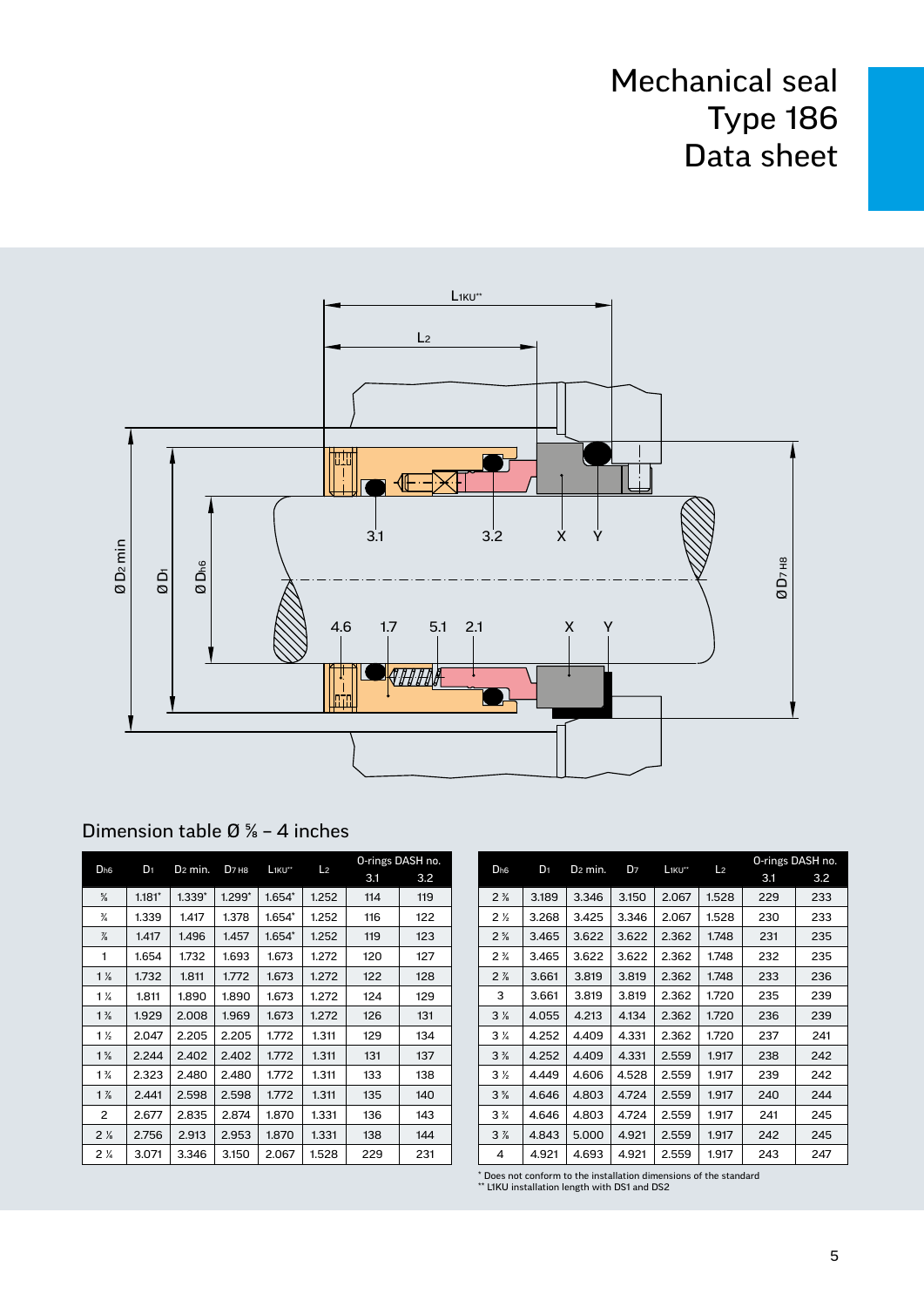

#### Dimension table Ø 4⅛ – 5¾ inches

| D <sub>h6</sub>               | D <sub>1</sub> | D <sub>2</sub> min. | D <sub>7</sub> H <sub>8</sub> | L1    | L <sub>2</sub> |              | $0$ -rings |
|-------------------------------|----------------|---------------------|-------------------------------|-------|----------------|--------------|------------|
|                               |                |                     |                               |       |                | 3.1          | 3.2        |
| $4\%$                         | 5.276          | 5.433               | 5.157                         | 2.638 | 2.007          | DASH no. 244 | 04x120 mm  |
| $4\frac{1}{4}$                | 5.472          | 5.630               | 5.354                         | 2.638 | 2.007          | DASH no. 244 | 04x125 mm  |
| $4\frac{3}{8}$                | 5.669          | 5.827               | 5.551                         | 2.638 | 2.007          | DASH no. 246 | 04x130 mm  |
| $4\frac{1}{2}$                | 5.669          | 5.827               | 5.551                         | 2.638 | 2.007          | DASH no. 247 | 04x130 mm  |
| $4\frac{5}{8}$                | 5.866          | 6.024               | 5.906                         | 2.638 | 2.007          | DASH no. 247 | 04x135 mm  |
| $4\frac{3}{4}$                | 5.866          | 6.024               | 5.906                         | 2.638 | 2.007          | DASH no. 248 | 04x135 mm  |
| $4\%$                         | 6.063          | 6.220               | 6.102                         | 2.638 | 2.007          | DASH no. 249 | 04x140 mm  |
| 5                             | 6.260          | 6.417               | 6.299                         | 2.638 | 2.007          | DASH no. 250 | 04x145 mm  |
| 5 <sub>8</sub>                | 6.260          | 6.417               | 6.299                         | 2.638 | 2.007          | DASH no. 251 | 04x145 mm  |
| 5 <sub>4</sub>                | 6.457          | 6.614               | 6.496                         | 2.638 | 2.007          | DASH no. 252 | 04x150 mm  |
| 5%                            | 6.654          | 6.811               | 6.693                         | 2.638 | 2.007          | DASH no. 253 | 04x155 mm  |
| 5 <sub>2</sub>                | 6.654          | 6.811               | 6.693                         | 2.638 | 2.007          | DASH no. 254 | 04x155 mm  |
| 5%                            | 6.850          | 7.008               | 6.890                         | 2.638 | 2.007          | DASH no. 255 | 04x160 mm  |
| 5 <sup>3</sup> / <sub>4</sub> | 7.047          | 7.205               | 7.087                         | 2.638 | 2.007          | DASH no. 256 | 04x165 mm  |